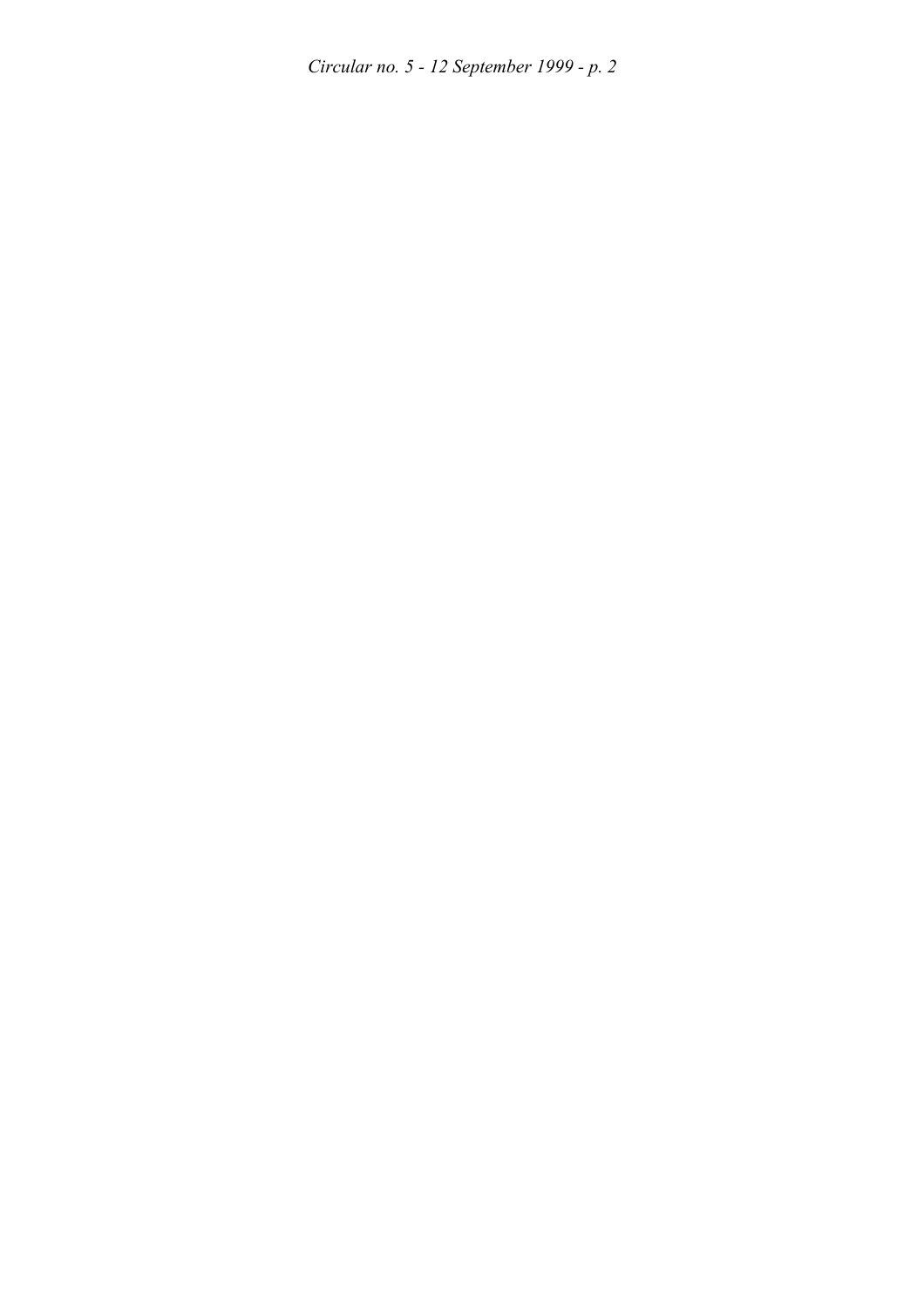**CIRCULAR NO. 5 12 September 1999 Feast of the Holy Name of Mary** 

> DAVID JOSEPH FLEMING, S.M. Superior General of the Society of Mary, Missionary Apostolic, to all his fellow Marianists throughout the world.

## **MARIANIST RELIGIOUS VOCATIONS TODAY**

Dear Brothers,

In my visits to Marianist communities everywhere, I hear more questions and more concern about religious vocations than about any other topic. In this circular, I would like to share with you a few reflections on this urgent concern.

In May, Father José María Arnaiz and I took part in a session of the Union of Superiors General about the vocation crisis in Europe and North America. Then, during the first week of July, I had the opportunity to participate in a very stimulating meeting organized by Father José María in Rome for Marianists in charge of vocation ministry in our units of Europe, America, Korea and Japan. Next year, a similar session is being planned for those who work in lands where vocations are abundant: the seven countries where we are present in sub-Saharan Africa, and India. The goal of these meetings is to "present a new proposal of the Marianist vocation" for our time: in other words, to relaunch vocational ministry in our provinces, regions, and sectors.

Vocation ministry is not a question of methods and techniques. In any case, these must be adapted to each country and culture. What we are lacking all too often is the motivation and the clear-sighted commitment necessary to invite people to share our life. The vocation ministers present for our Rome meeting radiated joy and enthusiastic generosity, fraternal support and happiness in their Marianist religious life. If we can multiply such people in the Society, our new proposal of the Marianist vocation will be a powerful sign to the people we meet, a real invitation to many of them to "come and see."

## **The Attractive Power of the Marianist Charism Today**

Actually, the vocation crisis we experience in our traditional areas of strength is neither a worldwide phenomenon nor a crisis of the Marianist charism itself. It affects certain parts of the world much more than others. In Europe and North America it is a genuine crisis of the Church, in which we take part, together with most other religious congregations.

Today we have more than 200 young men in our houses of formation, from the level of prenovitiate until perpetual profession. This represents around 15% of our total membership - far from enough, but still not a small number. Every year we have around 70 novices, twice what we experienced a decade ago. The great majority of these young men - about two-thirds of them - are in our youthful Regions and Sectors of Africa and India. Several Marianist Units in Latin America also have a steady number of candidates, and the establishment this year of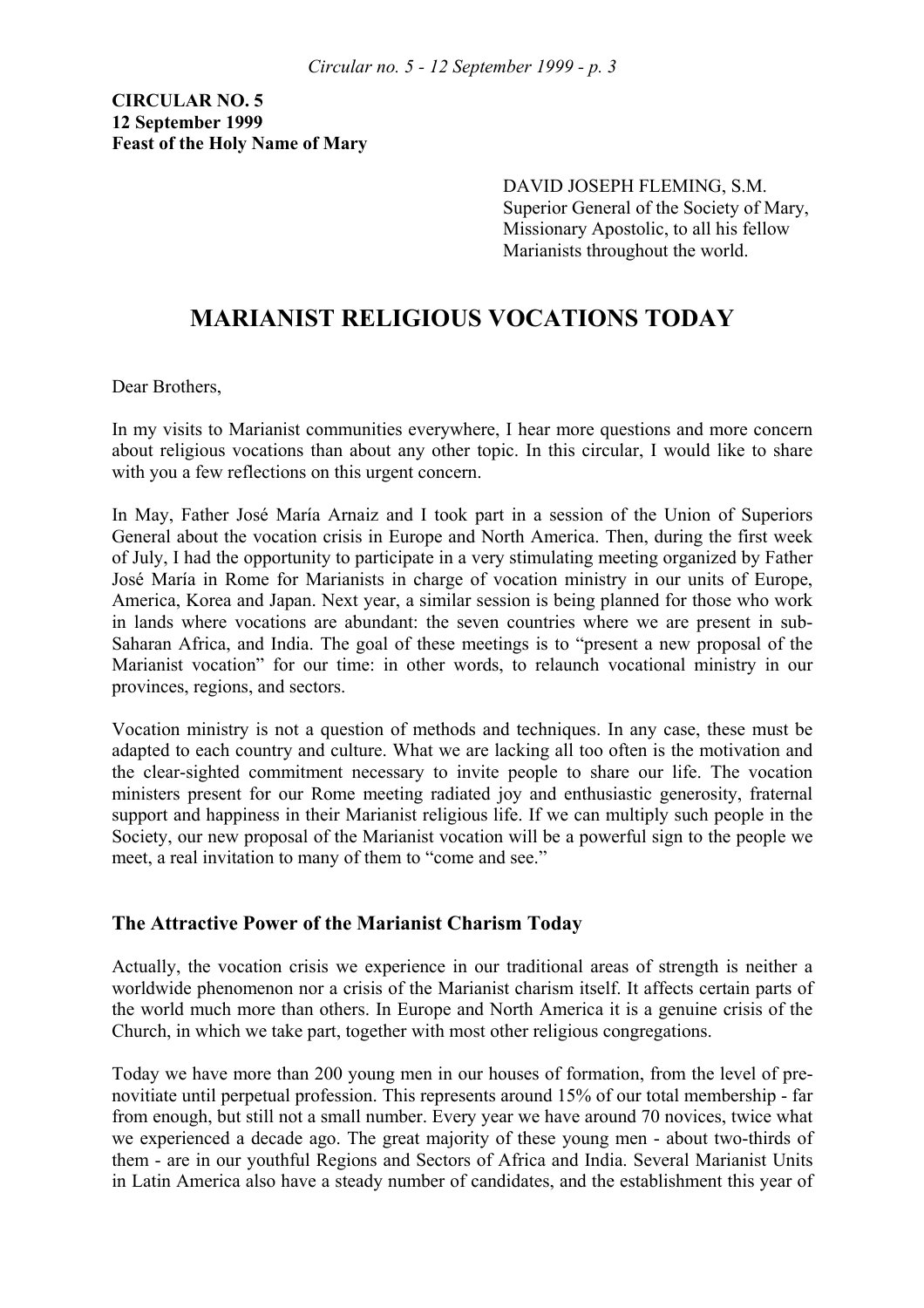the new common novitiate in Santiago should be a help in their formation, perseverance, and corporate sense. The Region of Korea also has a smaller but consistent record of entering candidates.

There should be no doubt that Marianist religious life has a bright future, but we must recognize that the future will be different from the past - less European and North American, more varied in culture and nationality, more diverse, more present among people who live surrounded by religious multiplicity and by poverty. As a Society we should welcome this new future positively and thankfully, as a grace the Lord and Mary are preparing for us these years. It is important for all of us to be grateful for the vitality of new religious vocations in new places in our time.

The Marianist charism is also demonstrating great vitality among lay people in many countries. In today's world about ten thousand Catholics, religious and lay, consciously live Fr. Chaminade's charism of Marian consecration-alliance. It is encouraging to see that so many lay people are responding to the invitation to share Marianist spirituality, community, and mission. Never before, in all our history, have so many people understood themselves as "Marianist." We all need to work together to deepen and strengthen this still-nascent sense of belonging to the Marianist Family. But it is clear that our charism has a great attractive power for many people in today's world.

## **Graces and Challenges of the Vocation Crisis**

At the same time, we cannot ignore the significant and prolonged crisis of vocations to the religious life, particularly in Europe and North America, those continents where the majority of Marianist religious still live. In the spring of 1999*,* we had only four novices in Europe and four in North America. We must find ways to work together towards a significant improvement. But first let us pause to consider some of the graces and challenges that accompany this vocation crisis.

I am convinced that in the last analysis this crisis can only be explained as part of a deep purification through which the Lord is asking us religious to pass in these decades since Vatican II.

The vocation crisis is giving us a lesson in humility and trust. In the past we were often tempted to rely on large numbers of young members, on their gifts and talents and their fine educations, maybe even more than on God's grace. We sometimes boasted a little about our ability to attract talented people and sustain works of great prestige and influence.

Good as all these things are in themselves, today the Lord is calling us to a corporate humility, to a sense of trust in Providence rather than in our talents, numbers, institutions and reputations. The work that needs to be done to build the Kingdom in our time will be done because He wills it, even if our own contribution seems weak and fragile. Mary will continue to bring forth Christ in our world, even if we, her missionaries, are highly conscious of our inadequacies.

In fact, our response to this purification too often includes a great deal of guilt, blame, discouragement and pessimism. I believe a proper response would involve all those virtues of purification that Father Chaminade stressed: confidence in God, distrust of self, recourse to guidance, long-suffering patience, frequent prayer, and the firm renewal of our commitments.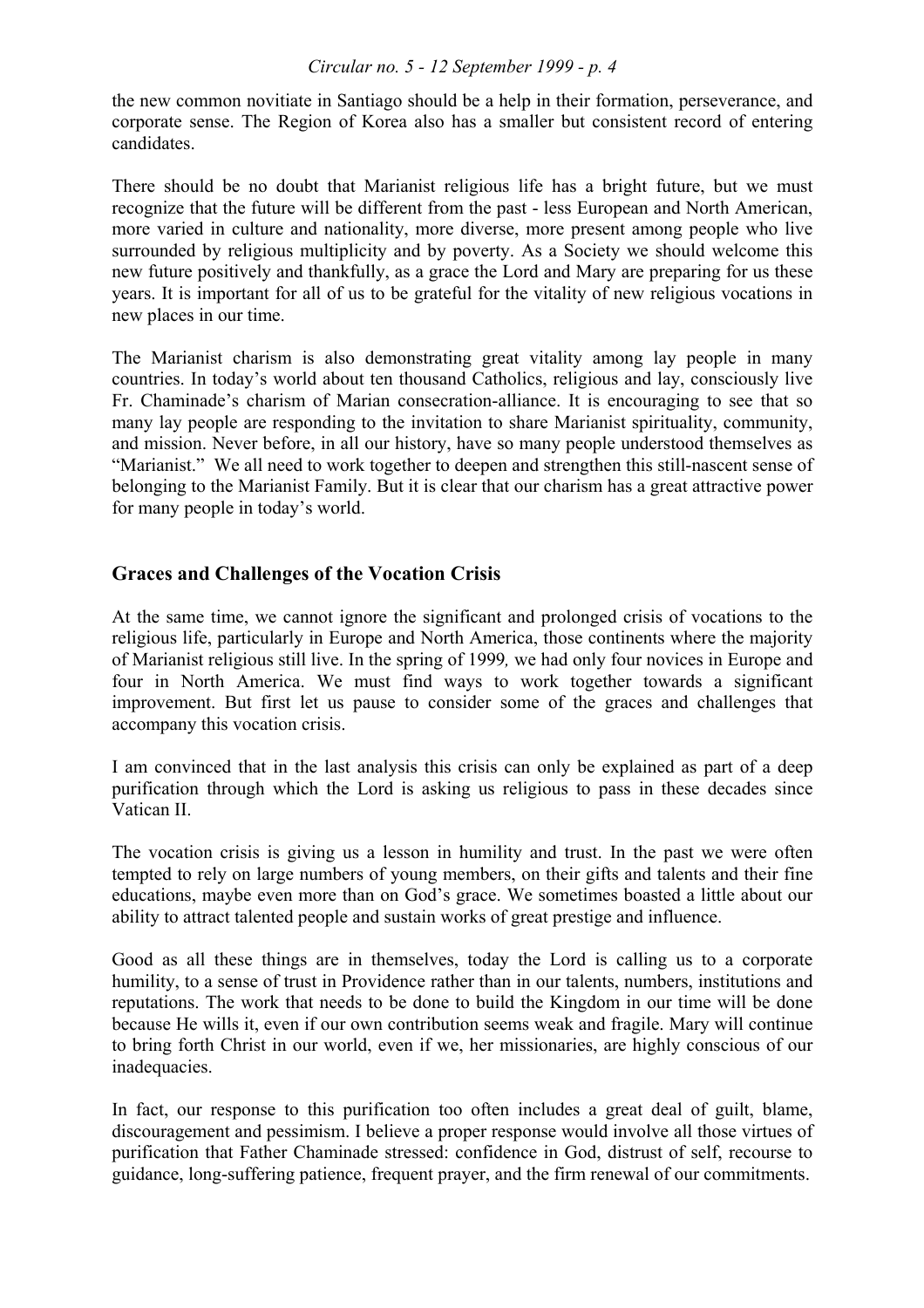Would we have had the vision and courage to share our mission in education and in other ministries so broadly with lay people, if the Lord had not led us through this crisis of religious vocations?

Without the crisis, would we have felt so urgently the need for a new option for the poor, for an outreach to new parts of the world, for creativity in our pastoral methods, for the development of lay ministry?

Without the crisis, would we have felt so strongly the need to return to the roots of our charism, to invite others to share the charism with us, to join us in Mary's mission?

Without the crisis, would we have been so welcoming to the contributions of Marianists coming from new foundations in the Third Word, which are so enriching to the western cultural and ecclesial viewpoint?

If you or I were running the world, perhaps we would not have chosen the method of a prolonged vocation crisis in order to emphasize these graces and challenges. But who are we to question God's methods? We are often stiff-necked and hard-headed, and I believe God is breaking through our defenses so that we will better cooperate, with greater surrender and trust, to His plans for the Church and world in our time.

The fast-approaching beatification of Father Chaminade is an occasion to reflect on God's plan for the Marianist charism in our day, to cooperate and find new courage and new resilience in our journey under the guidance of the Lord of history.

## **Some Words of Encouragement**

To motivate us in our vocation ministry, we have the reassuring words of Pope John Paul II in *Vita Consecrata*: "You have not only a glorious history to remember and to recount, but also a great history still to be accomplished! Look to the future, where the Spirit is sending you in order to do even greater things"(par. 110).

Recognizing the heavy burden on religious institutes and on the whole Church caused by the vocation crisis in the developed world, the Pope urges us to maintain our "confidence in the Lord Jesus, who continues to call men and women to follow him" and to invest our "best resources generously in vocation work" as "the most authentic way to support the Spirit's action"(par. 64).

Even though he acknowledges that no individual institute has a "claim to permanence," he expresses his conviction that the "ecclesial mission of the consecrated life...is destined to perdure." He invites us to face the crisis "with the serenity of those who know that what is required of each individual is *not success, but commitment to faithfulness*" (par. 63).

These profound words are at once hopeful and realistic. They can be summed up by saying that God wants our humble fidelity and our joy, our trust and generosity. We can leave the results to Him. In our case, we can also entrust these results in a very particular way to Mary, in whose name and for whose honor we have embraced this religious life.

## **The Religious Life as an Excellent Way**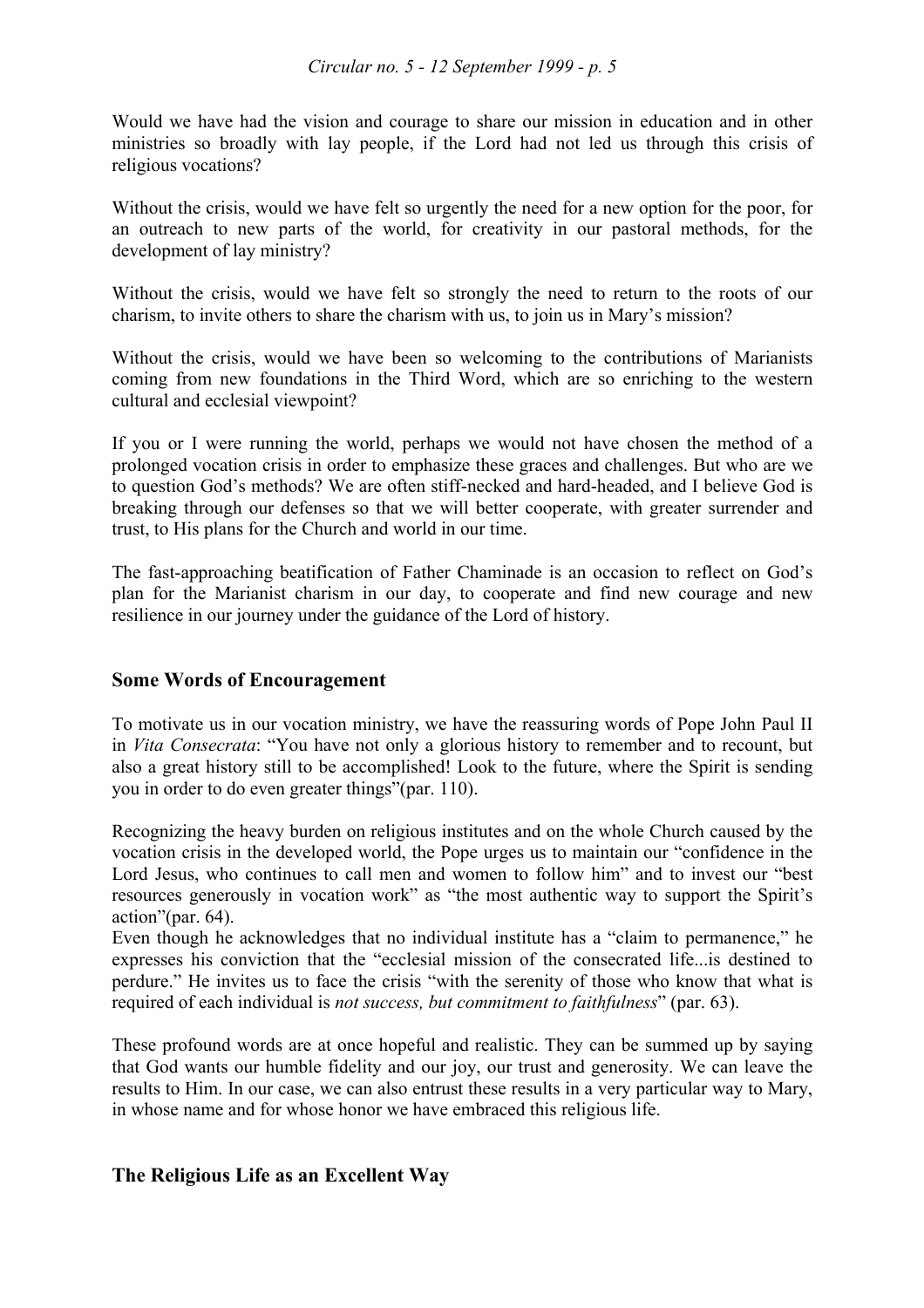Before Vatican II, a commonplace of vocation ministry was the teaching that the religious life was "more perfect" than other forms of life, a better way to follow the Lord. In emphasizing the common vocation to holiness of all Christians, the Council made such a theology obsolete. We came to say that religious life was just "another way" of following the Lord, and we were almost apologetic when we admitted the obvious fact that many lay people live a holier life than many religious. The whole teaching on the outstanding excellence of our way of life was thus left in a shadow.

No one becomes a Marianist simply because of some abstract "excellence." Rather, people join us because they feel a call to follow Jesus and see our life as an excellent help to follow that call. Still, I believe that the time has come again, not to make pretentious and inauthentic claims of superiority, but to stress this outstanding excellence of our way of life.

Consecration by religious vows offers us the possibility of total commitment of all aspects of our life for the Kingdom of God. What is most personal and intimate in each of us as a human person - for example, our identity in the spheres of love and family, our ability to work and gain economic power, autonomy in directing our life as we like, the capacity to make lifetime commitments - all this is transformed and channeled through religious vows. Religious life is a particularly excellent way to follow the Lord because it disposes us to develop an "undivided heart" (*Rule of Life* 18) that is more readily available to the Lord, to the Church, to the Kingdom, and to the Family of Mary.

Of course, many lay people, including lay Marianists, are holier than many of us religious. We cannot claim any monopoly on holiness, which remains a "universal call." Still, we need to communicate, modestly but emphatically, the excellence of our way of life. In particular, we need to communicate this conviction to the young people around us. We should not hesitate to invite them to consider the possibility of choosing this uniquely excellent way. If our life is not excellent, presenting certain special advantages, why should they choose it?

I have the impression that in many countries we have not succeeded in communicating this excellence to lay people, young or old, sometimes not even to Marianist Lay Communities. I am not sure we have reflected in enough depth on the indispensable role of religious in the whole Marianist Family: "with them, we are Marianists; for them, we are religious."

All too often, even practicing Christian parents discourage their children from considering a religious vocation. Many people greatly appreciate the service and witness of our lives, but they have yet to recognize the link between this esteem and the intrinsic excellence of the vocation to Marianist religious life.

## **Why Do we Need Vocations?**

There are many reasons why the Church and the world need religious vocations today. I don't think I need to enter into much detail in explaining these reasons. I would just like to evoke a few of them:

1. There is a *great thirst for spirituality* among people of all ages today, especially among youth. In many cases, people feel a lack of spiritual substance and spiritual structure in their lives. In contrast to about twenty years ago, today not many are in revolt and rejection against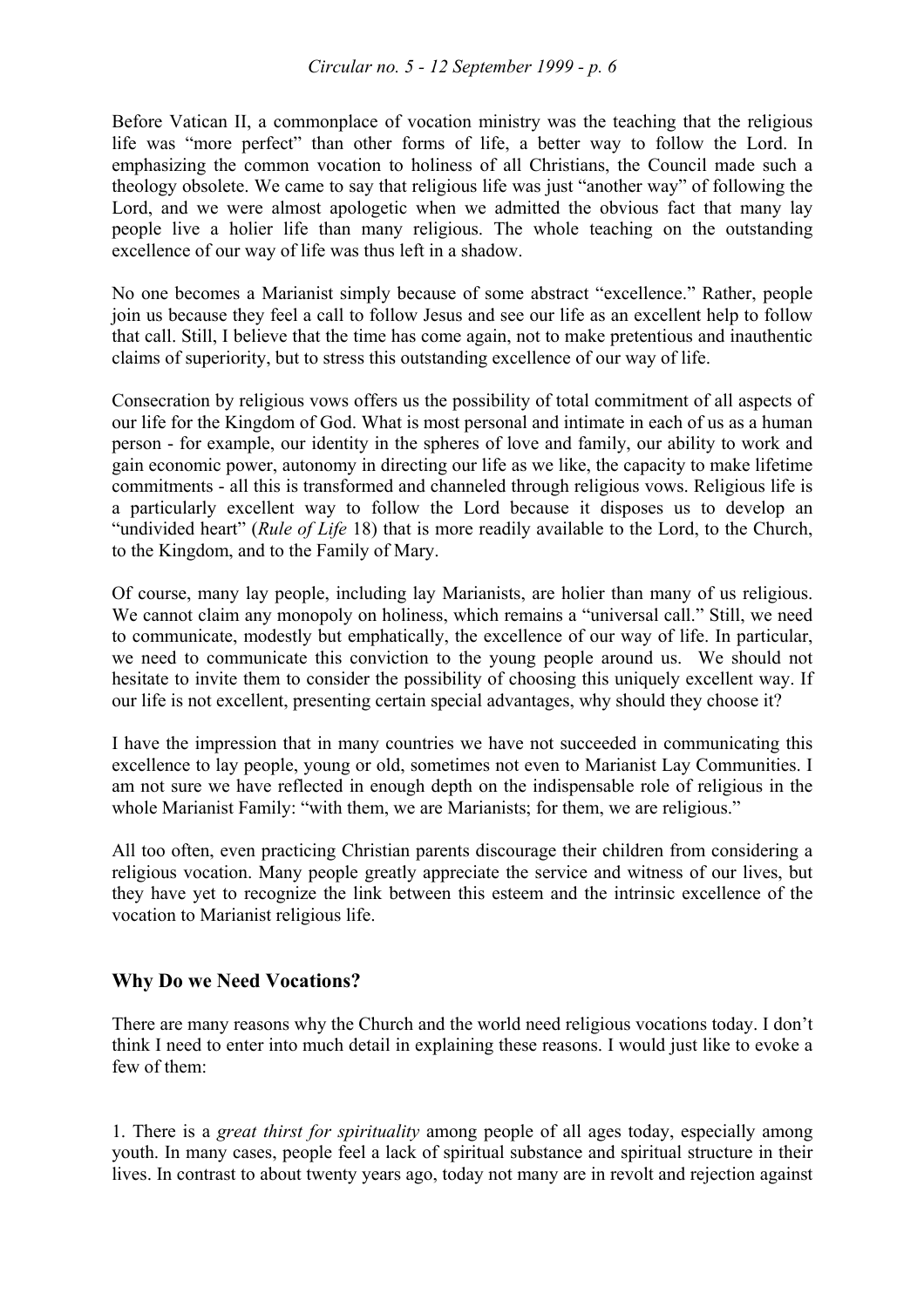spiritualities (possibly misunderstood ones) that they consider oppressive and dehumanizing. Lacking a background of childhood training in religious traditions and intellectual analysis of religious concepts, many feel a spiritual vacuum and grab on to any teaching that seems to offer hope of an experiential contact with God or with something transcendent.

We religious have rich spiritual traditions that can slake this spiritual thirst. But we will be able to communicate these traditions only if we ourselves live them authentically and project them first of all by our way of life, and then by our words. When we succeed in communicating the spiritual riches of the Marianist charism, again and again we find a wholehearted response. The first and most fundamental need for religious vocations is to offer "experts" (that is, people with genuine experience) in spirituality to a world in search of meaning and of God.

2. People today are also *looking for community.* Modern culture tends to individualize and isolate. Marianist religious are also meant to be "experts" (people with genuine, realistic experience) in community. With our strong tradition of community and family spirit, we offer people an appealing sense of acceptance and belonging. Through the experience of Marianist community, they learn the discipline and forgetfulness of self that paves the way for corporate dedication and corporate joy. We need Marianist religious vocations, as Father Chaminade did, to help multiply the opportunities to experience this kind of faith-community.

3. We also need Marianist religious vocations because of some *"compelling missionary projects*" to which the Lord and His Mother are calling us through the mediation of the Church in our time.

We have some wonderful *institutions*. We need to stress that these institutions are excellent apostolic instruments to meet new challenges in the present and future. Most of us are convinced that this is indeed the case, but I doubt if we are articulate enough in communicating this conviction. Few people will be motivated to choose religious life simply in order to maintain something that already exists. They will want to commit their energies to our institutions only if they can clearly see their apostolic potential now and into the future.

We need religious to work, side by side with a growing number of committed lay people, in maintaining and stimulating the Christian and Marianist character of these excellent apostolic instruments.

4. Because of the apostolic freedom, mobility, and availability that characterizes our religious life (*Rule of Life* 64), we are uniquely equipped to take up new missions. We can be *pioneers and pathfinders* of new frontiers, of what Pope John Paul II calls the "new *areopagi*" of evangelization. Such was certainly the conviction of Father Chaminade when he took up the task of founding a new religious congregation in the Church. We need new vocations to meet emerging needs.

Today these emerging needs seem to be grouped around three poles:

• The *preferential option for and with the poor* is leading to a marvelous development in our time of Marianist services in education, formal and non-formal, among the poor; in development programs; in technical training; and in pastoral presence in neglected areas, both urban and rural. All these new ministries cry out for the service of more religious.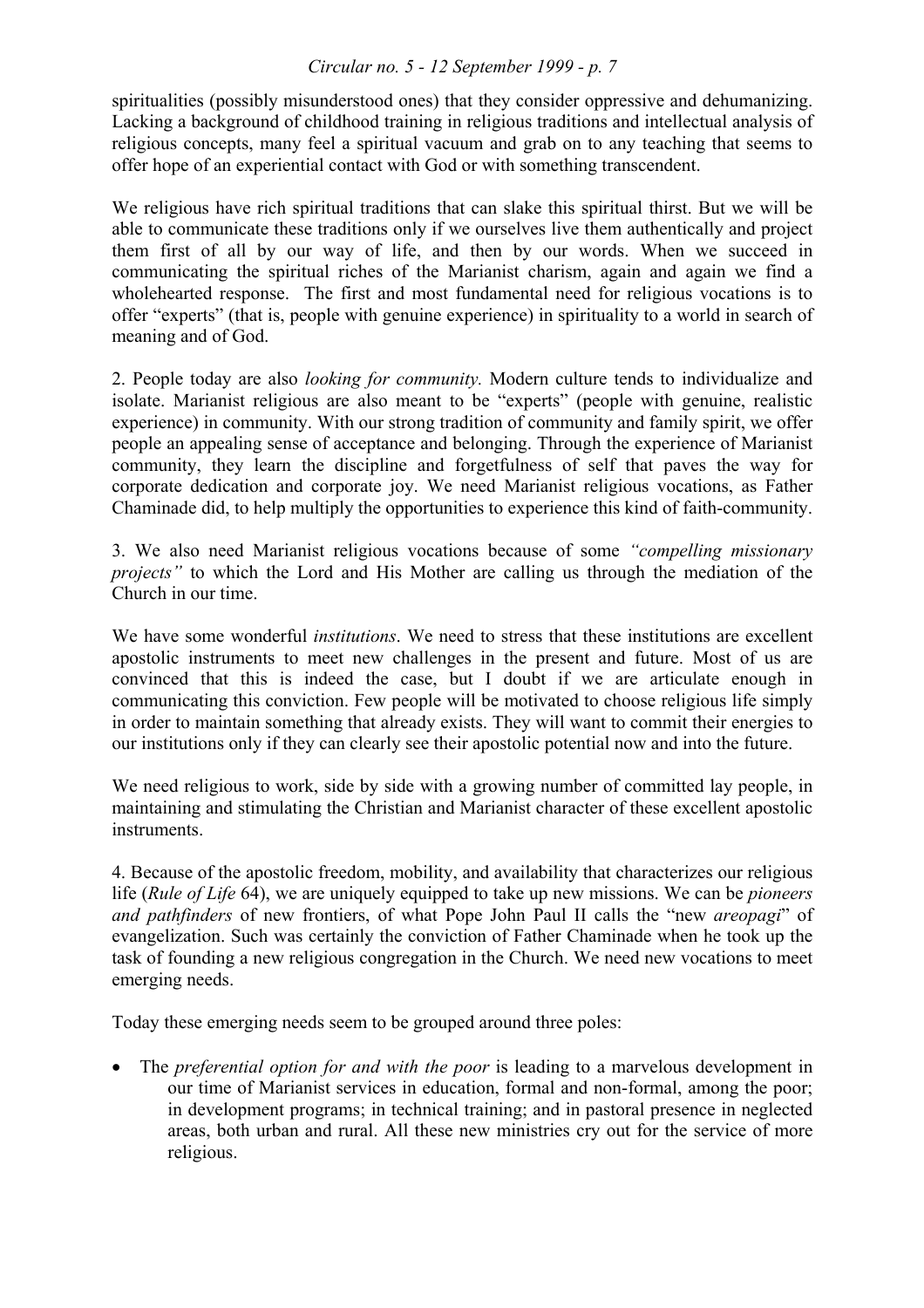- The *evangelization of contemporary culture* is especially urgent. The means of communication (music, films, television, Internet, art, and the printed word) present great, underused opportunities for mission. We need more religious trained and skilled in such evangelization of culture.
- The *worldwide presence of the Church* is finally becoming a reality in our time, after two thousand years, with the help of contemporary communications and transportation. The Marianist charism has a great deal to offer in many places where it does not yet exist.

5. Religious life, today as always, is needed because of its capacity to *bear prophetic witness* in a world full of suffering, loneliness, and confusion. Prophetic witness includes denouncing evil and announcing the Good News of Jesus. It implies a life-style that makes visible the fact that the Kingdom of God is already among us, that it is possible to live in a different way. People need to see this kind of witness concretely. Our vowed way of life equips us to offer such witness. If we live it visibly and joyfully, people of high spiritual quality will want to join us.

## **The Capacity of our Provinces and Regions to Attract Vocations**

In visits to the Units of the Society, I note a close correlation between the urgency of missionary thrusts and the situation of vocations to Marianist religious life. New vocations are greatly attracted by experiences of spirituality and community, but only those units with an intensity of apostolic focus seem to succeed in attracting and retaining many vocations.

Some Units have difficulty in articulating any clear thrust. When a young person shows interest in joining, these Units do not find it easy to insert him into any corporate ministry. Marianists have a hard time explaining what they are inviting new candidates to do. Naturally, vocations in these Units are rare.

Other Units do not appear to have any corporate aim beyond maintaining their current institutions. Perhaps these Units take for granted that their works are important for today and tomorrow. But this importance needs to be made palpable to those considering a lifetime commitment as a Marianist. It must be clear to them that we are not simply a "business" trying to keep selling its "product" or maintain its "clientele." These Units attract a few vocations, but those who come soon feel overburdened and frightened by the expectations thrust upon them from an early stage. They easily "burn out."

Still other Units appear to tolerate a multiplicity of apostolic and communitarian projects, but more as individual initiatives than as a corporate thrust. The few vocations who enter these Units have a hard time sensing an overarching corporate purpose, and many of them fall by the wayside.

Some Units have a burdensome, over-ambitious focus. They want to do everything. They are intent on maintaining all existing works and also want to take up quite a variety of new ones. Potential candidates experience the religious of these Units as over-busy, over-worked, overpressured. The few who enter easily get discouraged and tired.

A more positive picture is presented by Provinces and Regions where vocation ministry is a high priority. In these Units, vocation ministry is an integral part of all ministry, especially youth ministry. Thus each member shares in the responsibility for inviting people to consider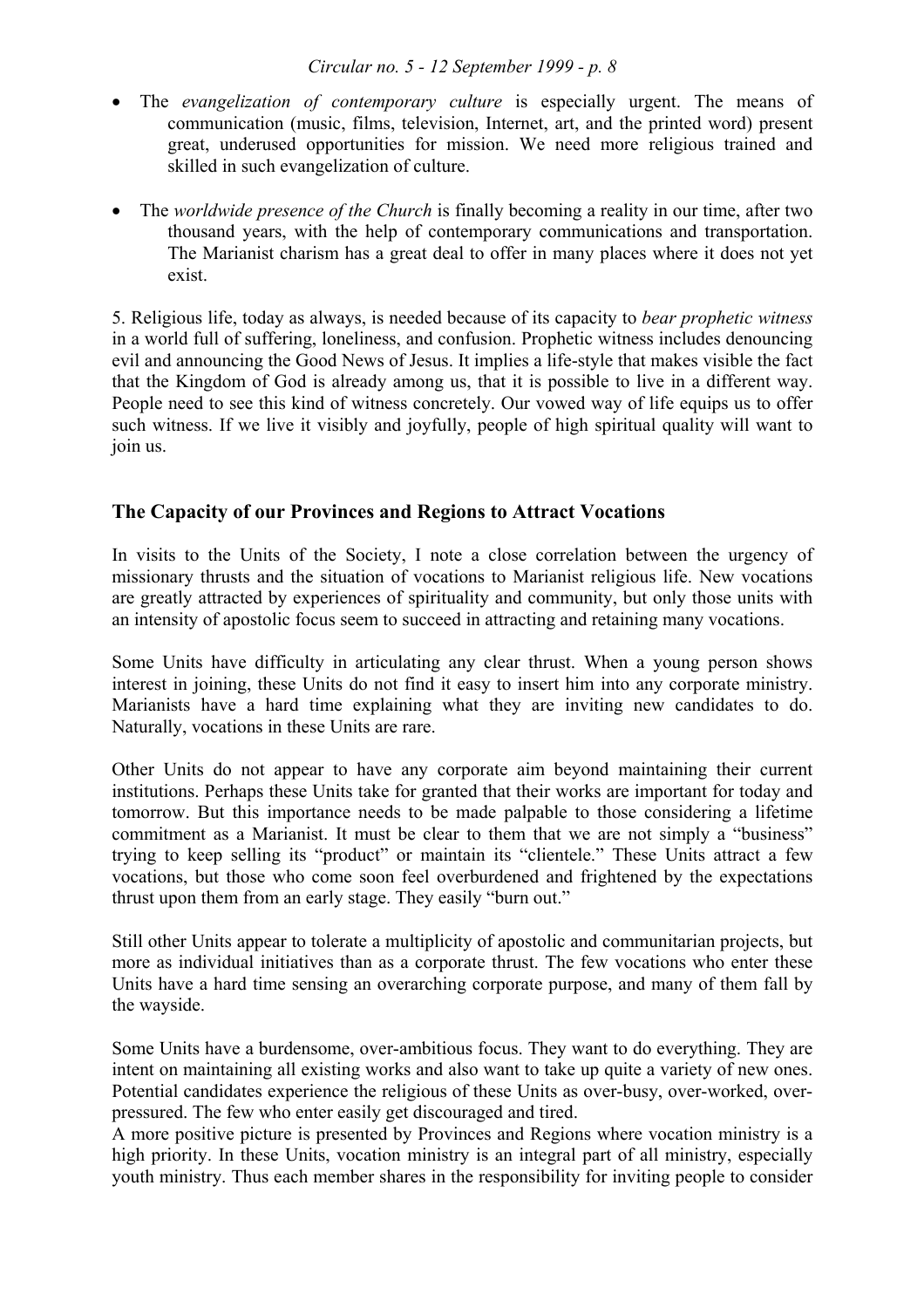a religious vocation. These Units have a sense of ongoing development and a corporate capacity to maintain existing works, in growing collaboration with lay people, as well as undertake new projects from time to time. These Units have the patience to allow new members to grow and mature before burdening them prematurely with heavy institutional responsibilities. Of course, this description represents an ideal, but I see a number of Units of the Society approximating this ideal.

## **Vocations and Marianist Revitalization**

It is clear that vocations are closely linked to the revitalization of Marianist life. This is not to claim that vocations are some kind of reward God gives to good renewal programs, or that every Province or Region with a strong revitalized life will automatically have many new vocations. The vocational picture also depends in great degree on the overall religious atmosphere of each country. But it is sure that vocations will come more readily to groups that are full of vitality and fervor. As Fr. Arnaiz reminds us, "vocations don't ripen at a low temperature."

Some of our Units may have too low a temperature. One of the vocation directors at our meeting in Rome contrasted a "gray religious life" with a "bright and vibrant" one. The "gray" or "drab" religious life he described as bureaucratic, focused on rules, routines, and administration, tired and over-worked, centered on getting a task done. The "bright and vibrant" type of religious life he presented as friendly, joyous, available to people, meaningful, radical, offering attractive witness, centered on mission rather than task.

The same presenter spoke of "embolisms," dead zones that have to be diagnosed and treated in our corporate life. Such might be, for example, a tendency to withdraw behind locked doors, to hide our community life and prayer from others, to become so secularized, so genteel and comfortable, so like everyone else, that the sign-value and visibility of our Marianist life disappears.

It is surely a "bright and vibrant" religious life, one lived with intensity and visibility, that will attract new members. This truth is today especially evident in the western world where vocations are few: the small number of groups that succeed in attracting new members in this post-modern situation are all characterized by a certain intensity, visibility and clarity of focus.

Franciscan vocation directors often say that the appealing figure of St. Francis remains their greatest "recruiter." I believe Mary plays a similar role for us. Many of us were attracted to be Marianists because we sensed something of the missionary dynamism, the formative warmth, and the intensity of faith that the Church has always perceived in Mary. The Marian dimension is a key part of the charismatic motivation that will motivate young men to enter the Society of Mary. We are inviting people to join in our consecration-alliance with Mary.

The way we live our community life often spells success or failure for our vocation ministry. Community life is usually both our strength and our weakness. The *Rule of Life* reminds us that "the whole of our community life is inspired by the new commandment of love. If we forget it, our life together will be a source of ruin; if it directs our actions, community life will rekindle joy, inspire love and esteem for our vocation, attract others to share in our life, and strengthen our apostolic dedication" (art. 38). If we live together in support and mutual stimulation, others will want to share our life. If we live in tension and uncommunicative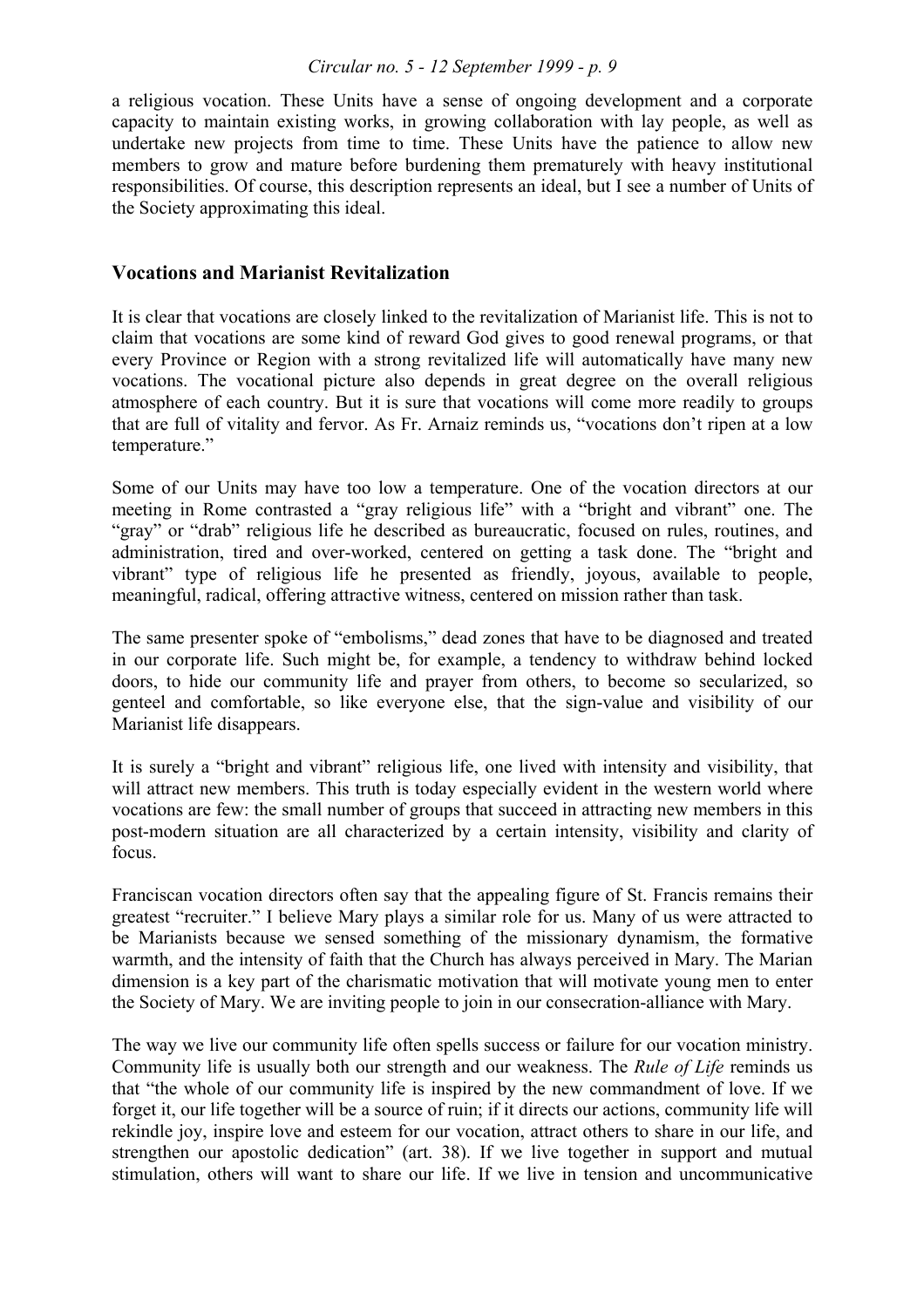irritation, going our own individual ways, living alone for all practical purposes, even if we are under the same roof with a few others, we will have few vocations.

When young people join us, it is important to welcome them and let them feel that their voice can be heard, their concerns addressed, in our corporate life. In too many of our Units, members have the status of "junior Brothers" until well past their silver jubilees! Of course we must not load our members down with too many burdens of leadership too soon, but they must be able to feel that their capacities, their experience and their insights are important. We should not wait too many years to look among them when we are choosing directors of communities and works and electing Chapter members.

The background paper for the Rome Vocations Meeting sums up the relationship between our revitalization and our vocation ministry in a clear and succinct way:

- Young people join groups that are characterized by a hopefulness that is obvious in the happiness of the members.
- Young people seek out groups that have a strong sense of community. They are looking for friends who welcome them to share the journey of apostolic life.
- They come when they see people who are life-giving, generous in committing their energies unselfishly for others.
- They come to open communities that do not fear to share their sincere struggles to live as brothers, their successes and failures, their experiences in prayer, in the living of celibacy for the Kingdom and in the attainment of satisfaction and fulfillment.
- They come to praying communities that invite others to pray with them.

## **Vocation Ministry as Integral to all Our Work**

Last year the Vatican sponsored a Congress on "New Vocations for a New Europe." Perhaps its most striking point was the call to integrate vocation ministry once again into all Church ministry. The element of calling and inviting to commitment is an integral part of proclaiming the Good News of Jesus. The Church must create a "vocational culture," where everyone is presumed to have a calling from God and where it seems normal to reflect on a life-commitment as a response to God. Such a vocational culture existed in the past, but in some places it has been lost today.

We Marianists need to examine the way we go about all our work to see whether we have sufficiently integrated this vocational element. Perhaps we have sometimes been so intent in our ministry on reassuring or consoling or correcting, that the vocational aspect has suffered. At any rate, whether we are dealing with primary-school children or senior adults, all ministry involves inviting people to respond positively to the Lord and make appropriate lifedecisions motivated by the Gospel.

## **Vocations and the Marianist Family**

Religious vocations are also the responsibility of our entire Marianist Family. Chaminade founded his two religious congregations because he was convinced that religious would have an irreplaceable, permanent role among all those who share the Marianist charism. We must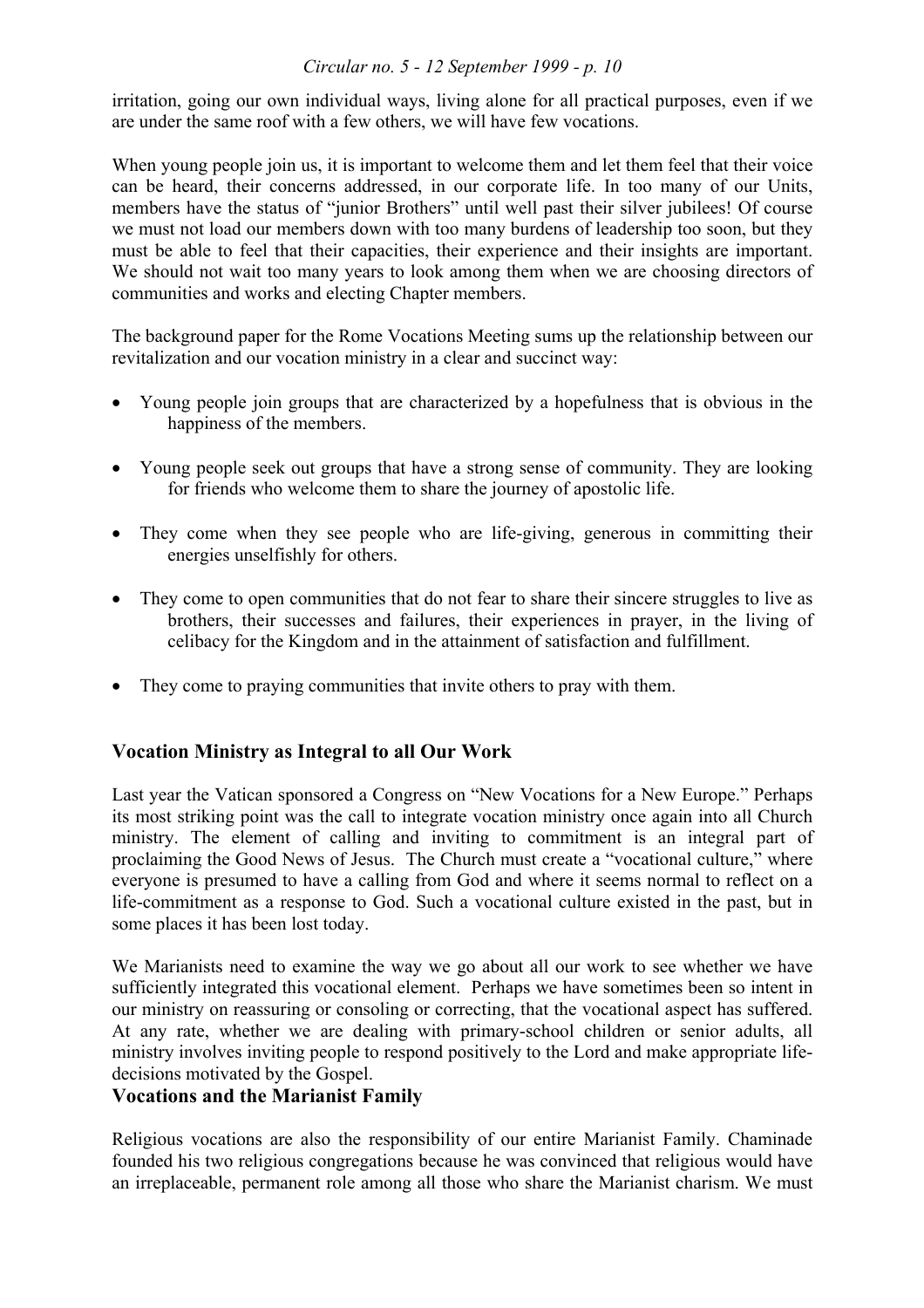sharpen our sense of the role that is uniquely ours and invite Marianist Lay Communities to help us in the work of developing religious vocations.

Collaboration within the whole Marianist Family in vocation ministry means that when we propose the possibility of any Marianist vocation, lay or religious, we should present the full gamut of possibilities for living out our charism in a variety of states of life. It means that we should consider the Marianist Family as a normal context for nourishing and developing the vocational culture mentioned above. It also means that we should be clear in presenting what is specific to each state of life within the Family, the unique and irreplaceable role proper to each choice. It means that we should invite lay Marianists to collaborate in specific actions for the promotion of religious vocations.

In some places, this approach has already begun, illustrating the *Rule of Life*'s assertion that "contact with other Christians committed to the Family of Mary allows us to attain a better understanding of ourselves as religious" (art. 1.2). Yet I was struck this year in some visits when I discovered that graduating students in our schools are invited to commit themselves to the Marianist charism in a lay community without any reference to the possibility of being a religious!

## **Contemporary Youth Ministry**

Vocations to religious life may perhaps come at any age, but they most often appear today among young adults who are discerning life-directions. Many of our Units no longer have many contacts with such young adults. Our work tends to focus on school-children, few of whom now seem ready to make a life-decision, and on married adults and their families in parishes. Ministry to young adults is a key need for the Church in our time, and an obvious choice for emphasis in vocation ministry. What contacts do you have, does your community, Province or Region have, with young adults who are ready to make life-choices? What do you need to do to have more such contacts? Perhaps more of us need to get out of our offices and into more direct personal contact with these young adults.

Dealing with post-modern young adults is a new experience for some of us. Many of them are generous and idealistic, easily motivated to concrete actions of solidarity and service. Many of them are seeking deeper spirituality and community.

They usually do not have much religious background or much sense of structure and direction in their religious experience. They may tend to treat religious ideas in a way that has been called "consumeristic," choosing a little of this and a little of that, doing obeisance to all the gods and all the spiritualities, looking for instant experiences rather than long-term disciplines and commitments.

They feel a little paralyzed in making life-decisions. The idea of permanent commitment is very difficult for them. Maybe they are right in recognizing its gravity; they have certainly not been inspired by the frequent examples of infidelity among their elders.

Chastity often seems a mystery to them. Popular psychology and the modern media have made them suspect that it is not really normal and healthy. Yet they suffer from the casual, non-committed relationships they see around them.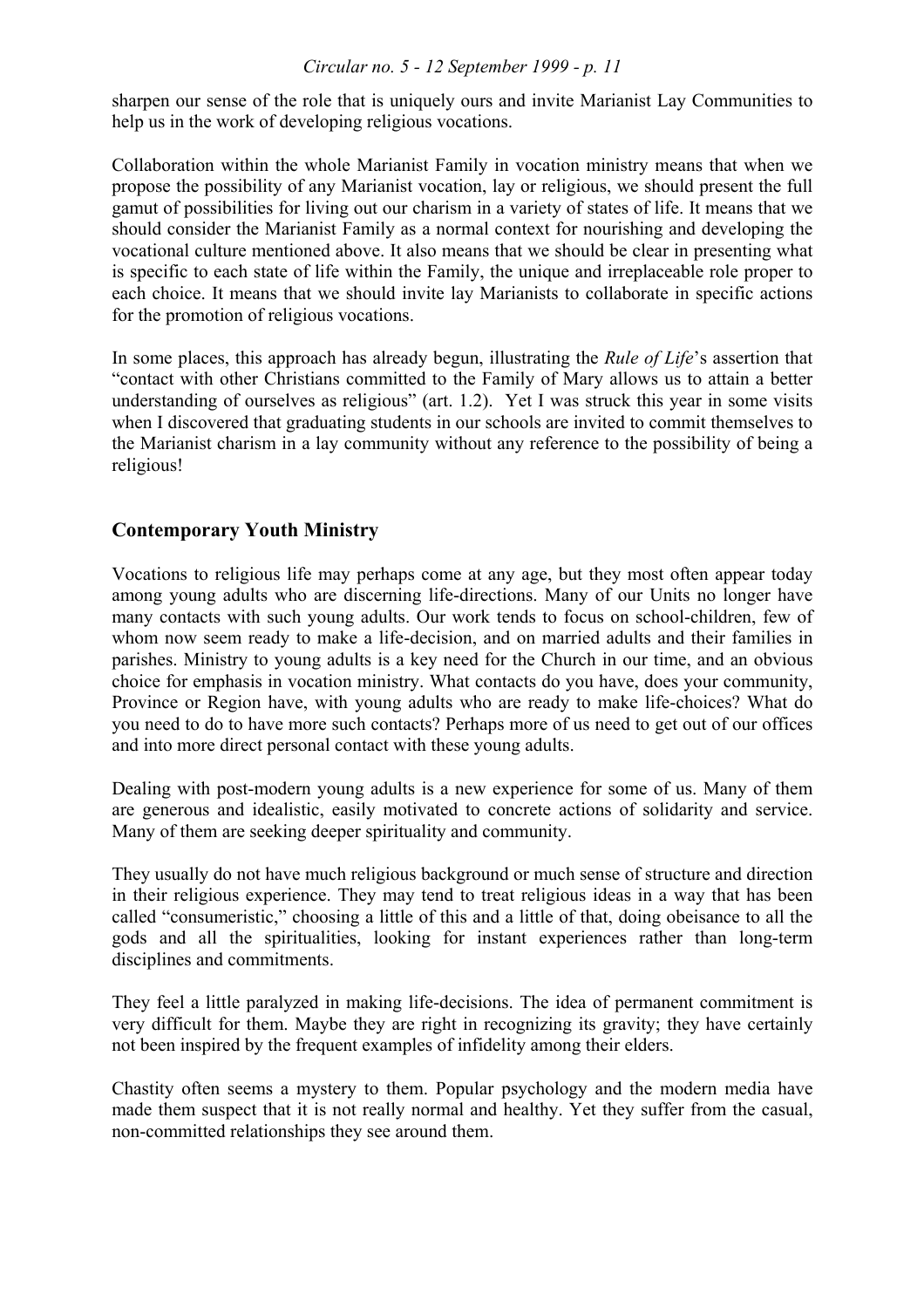Vocation ministry is a "mission land" for many of us today. We should not presume that the background of today's young people is just like ours. We must become "inculturated," understand and empathize with their positive values, learn to speak their language, use their gestures, respect their concerns, respond to their needs. We need more than just occasional contacts. We need to "accompany" them, patiently, gratuitously, in their long and cautious search for their way of responding to God's call. Only then can we be credible in inviting them to share our life.

Generous and faithful young adults exist today. Many of them are capable of heroism and eager for creative service. They are good prospects for a Marianist vocation if they believe in Jesus Christ and the Church and are ready to commit themselves to a community dedicated, after the example of Mary, to formation in faith, especially among the young and the poor. We regularly find such people among our more mature students, among members of our lay communities, among those who volunteer their services in ministry. We need not fear to imitate the directness of John Paul II in addressing these people: "To you, young people, I say: if you hear the Lord's call, do not reject it! Dare to become part of the great movements of holiness which renowned saints have launched in their following of Christ" (*Vita Consecrata*, par. 106).

## **A Word to the Discouraged**

A mentality of discouragement is too frequent among us. A certain number of Marianist religious appear to live without much hope for any corporate future. Their pessimism is in danger of becoming a self-fulfilling prophecy: they have little hope for vocations, so they make few efforts to encourage them.

This mentality of discouragement often includes elements of guilt and blame, as if the crisis were all our own fault, or as if some particular reform, a change in attitude of superiors, a return to some religious practice, might force God to give us abundant vocations again. This mentality includes considerable distrust, a tendency to be suspicious of any stirrings of new vocations and to distance oneself from involvement with them.

As well-trained intellectuals, many of us have a certain hypertrophy of the critical sense. We are good at analyzing problems, explaining causes for our lack of vocations. But we are slow to take significant action. Our utterances on the problem tend to be so abstract as to lose all force. We brilliantly catalogue the deficiencies of modern youth, including our own candidates. We set standards so high and are so impatient with the process of growth that few young people can ever satisfy us. We spend more time cursing the darkness than lighting a few candles.

Above all, the mentality of discouragement includes an element of great tiredness: despite all our prayers and efforts, in large parts of the Society not many vocations have come. "We have piped and you have not danced, we have sung dirges and you have not mourned" (Matthew 11,17; Luke 7,32).

People with this mentality tend to regard any new proposal of the Marianist religious vocation as nearly impossible. At least they think it would require a great deal of new effort and oblige people who are already seriously overburdened to take on still more activities. In fact, as we have seen, the new proposal calls for an integration of vocation ministry into all our efforts, rather than the multiplication of new programs.